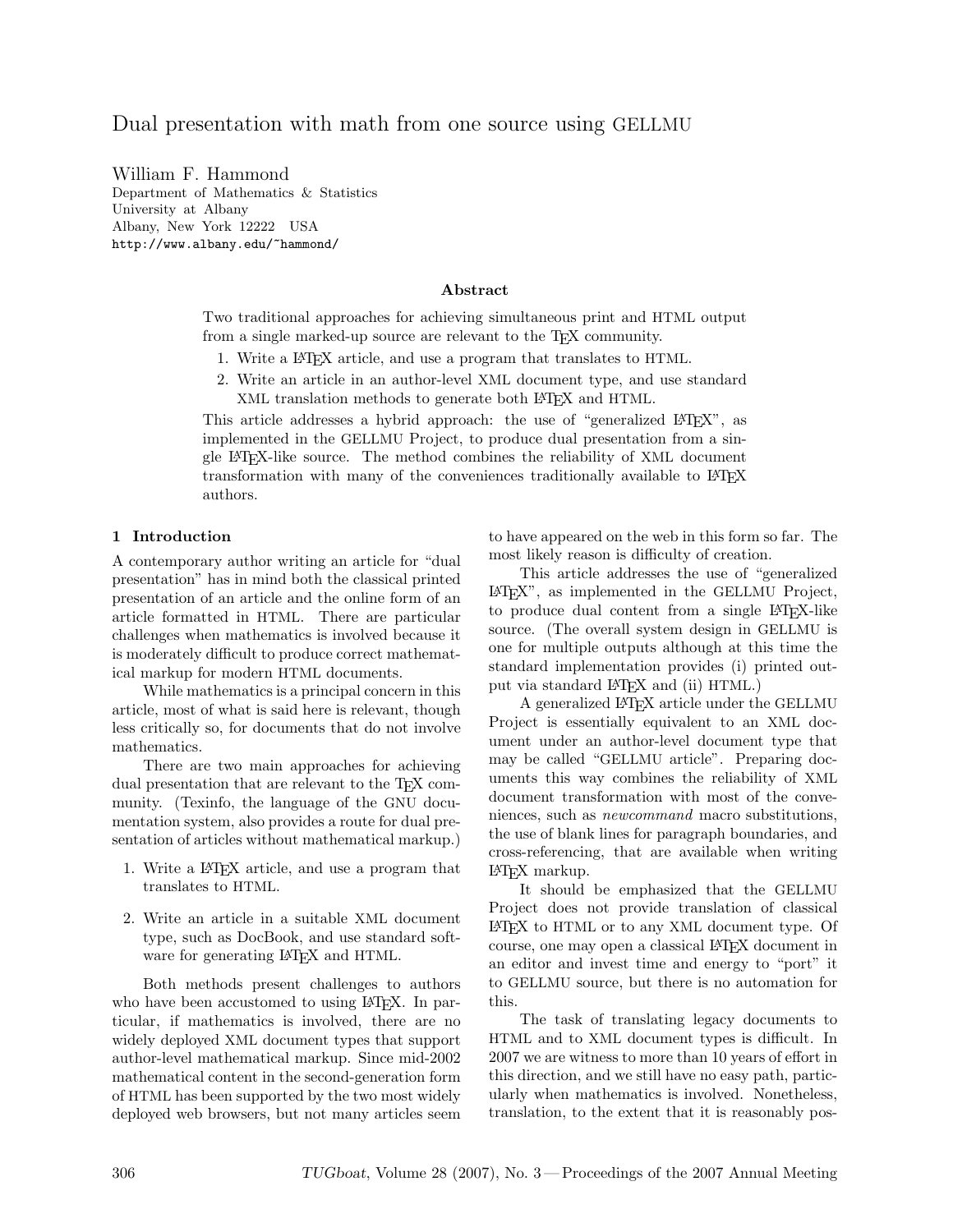sible, is very important because we have 30 years of legacy documents. (Most of the past translation efforts have been aimed at standard structured formats like HTML and the DocBook XML document type. It would be interesting to see if the translation task toward such standard formats can be improved by first translating toward an author-level document type, such as GELLMU article, that models structured LATEX rather closely and then translating from there toward the original target.)

When a contemporary author has dual presentation in mind for new documents, writing classical LATEX is no longer the best way to proceed because of the difficulty of translation from LATEX to other formats. Writing for a suitable author-level XML document type is a much better way to have seamless dual presentation, and using the LATEX-like front end offered by GELLMU makes it seem to the author very much like writing LATEX.

In his talk preceding mine at TUG 2007 Chris Rowley ventured the idea that "peak T<sub>EX</sub>", like "peak oil", lies in the near future. In saying that I hope he is speaking of a peak in relative use by authors as markup source of the print-focused typesetting language that we have known. The other side of this is that if, as a community, we come to appreciate the usefulness of LATEX-like markup, as opposed to classical LATEX, as a general author front end for writing structured documents and then come to understand that practice as part of the T<sub>EX</sub> world and hone our techniques of formatting these structured documents for classical TEX-based typesetting, the future I imagine is one of more, not less, T<sub>F</sub>X.

#### 2 Writing source markup

This is GELLMU source for a short paragraph with a relatively simple mathematical display.

```
The following identity may be
regarded as a formulation of the
Weierstrass product for the Gamma
function.
\lceil \int_{0}^{{\infty} t^x \rceil}e^{-t} \frac{dt}{t} \int= \frac{1}{x}\prod_{k=1}^{{\infty}}\frac{\b{1 + \frac{1}{k}}^x{\b{a} + \frac{x}{k}}\prod: \]
Understanding the derivation of
this identity is reasonable for a
bright student of first year
undergraduate calculus in the
United States.
```
The following identity may be regarded as a formulation of the Weierstrass product for the Gamma function.

$$
\int_0^\infty t^x e^{-t} \frac{dt}{t} = \frac{1}{x} \prod_{k=1}^\infty \frac{\left(1 + \frac{1}{k}\right)^x}{\left(1 + \frac{x}{k}\right)}
$$

Understanding the derivation of this identity is reasonable for a bright student of first year undergraduate calculus in the United States.

The markup looks like classical LATEX. In fact, except for the use of the zone closers \int: and \prod:, it would be classical LATEX. It is generalized LATEX.

The mandatory use of zone closers arises from the fact that the GELLMU system is not monolithic. Rather than being a single program, it is a suite of cross-platform component programs, each with a well-defined task, managed with a driver script. The first stage of processing operates at the level of syntax with almost no knowledge of markup vocabulary.<sup>1</sup> Because of this, GELLMU source, like Texinfo source, has stricter syntactic requirements than plain TEX and classical LATEX.

Other ways in which GELLMU source differs from classical LAT<sub>F</sub>X source include:

- 1. Command arguments must be explicitly braced.
- 2. There may be no white space between a command name and the delimiter (a brace or bracket) for its first argument or option.
- 3. There may be no white space separating the delimiters of the successive arguments and options of a command.
- 4. Braces for the argument of a superscript or subscript may be omitted only if the argument is a single character.
- 5. The semi-colon at the end of a command name (such as \latex; above) indicates that the command does not introduce content. Often this type of semi-colon may be omitted, and, beyond that for most purposes \foo; may be regarded as shorthand for \foo{}.
- 6. The command vocabulary is somewhat different.

#### 3 Another example

Figure 1 provides a GELLMU rendition of an example posted to the UseNet newsgroup sci.math. research on 29 October 2002<sup>2</sup> by David Madore of ENS, comparing TEX markup to MathML markup in order to illustrate the undisputed point that no

This source compiles to:

<sup>1</sup> It can be given lists of names of commands with shared syntactic properties.

 $^{2}$  Message id: apmpvn\$bpb\$1.repost@nef.ens.fr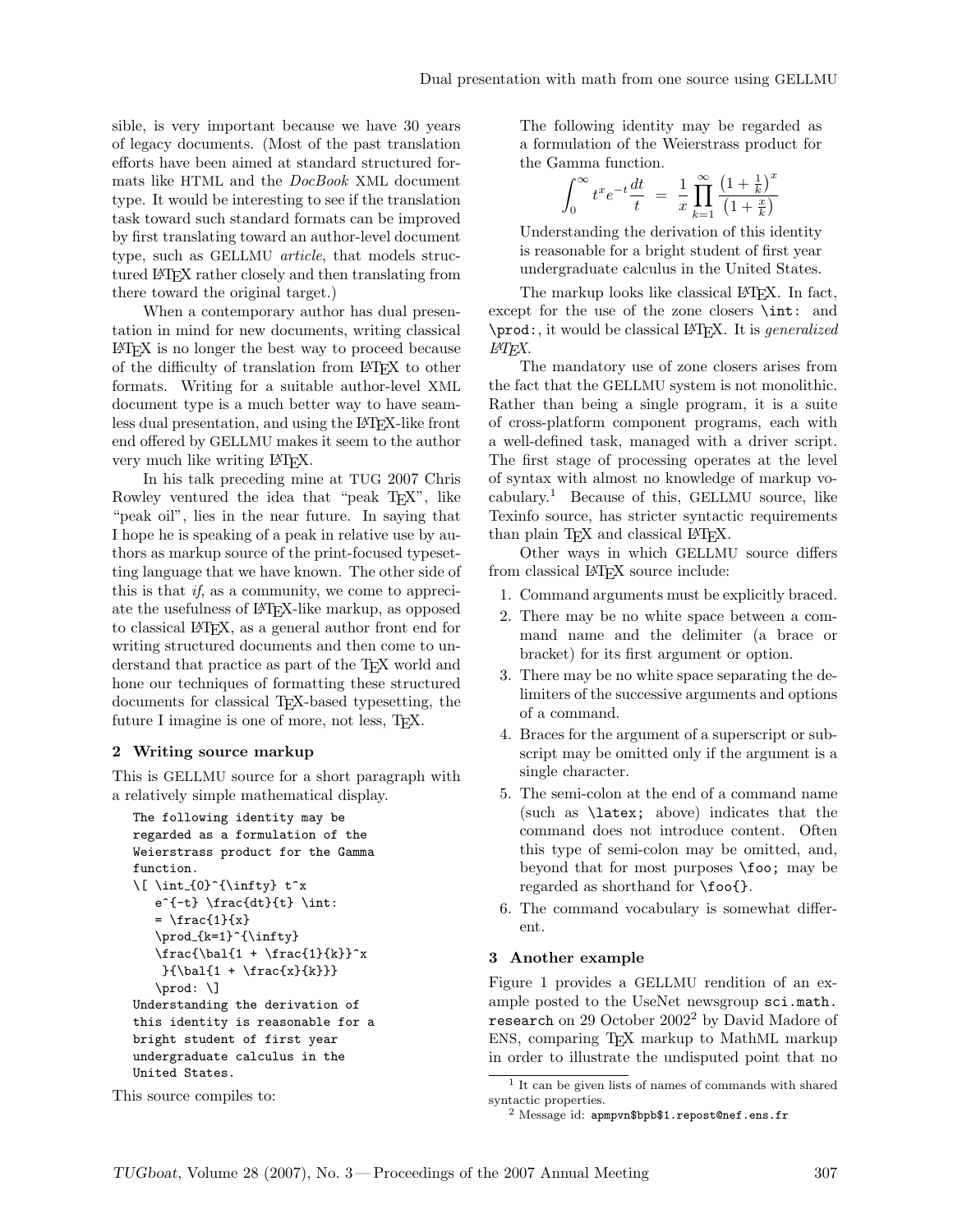#### William F. Hammond

In a letter to Godfrey Harold Hardy, Srīnivāsa Rāmānujan Aiyankār asserts that

$$
\frac{1}{1 + \frac{e^{-2\pi\sqrt{5}}}{1 + \frac{e^{-4\pi\sqrt{5}}}{1 + \frac{e^{-6\pi\sqrt{5}}}{\dots}}}} = \left(\frac{\sqrt{5}}{1 + \sqrt[5]{5^{3/4} (\frac{\sqrt{5} - 1}{2})^{5/2} - 1}} - \frac{\sqrt{5} + 1}{2}\right) e^{2\pi/\sqrt{5}}
$$
  
Figure 1





author would ever regularly want to write MathML directly.<sup>3</sup>

This is the GELLMU source underlying figure 1:

```
\macro{\=}{\ovbar}
\macro{\.}{\ovdot}
\newcommand{\b}[1]{\unbar{#1}}
In a letter to Godfrey Harold
Hardy, S\b{r}=\{\i}\b{n}\iv\ = {a}sa
R\left\{a\}m\right\} (a) h\in\{a\}Aiya\.{n}k\={a}r asserts that
\[ \frac{1
 }{1+\frac{e^{-2\pi\sqrt{5}}
 }{1+\frac{e^{-4\pi\sqrt{5}}
 }{1+\frac{e^{-6\pi\sqrt{5}}
 }{\ldots}}}}
=
\bal{\frac{\sqrt{5}
 }{
 1+\sqrt[5]{5^{3/4}
 \bal{
  \frac{\sqrt{5}-1}{2}
 }^{5/2}-1}}
-\frac{\sqrt{5}+1}{2}}
e^{2\pi/\sqrt{5}} \
```
In this markup, note first the use of GELLMU's \macro facility to provide emulation of classical LATEX algorithmic accents with names that are not formed with letters. Further note the use of \bal{ ... } in place of the LAT<sub>E</sub>X usage \left( ...

\right). GELLMU has various balancers of this type and will eventually have more. This is related to the fact that the markup is simply a "front" for an SGML document type where a name is needed. The processor for XHTML + MathML output will not tolerate unbalanced balancing characters in a math zone except as provided through these balancers and also through the list generator

```
\vect[...]{...}{...} ... {...} .
```
The kinds of weak enforcement of mathematical semantics represented by such balancing provisions and by the requirement for explicit ending of sum, int, and prod containers is a prelude to future optional incorporation of stronger mathematical semantics in the markup.

Madore is correct in suggesting that one doesn't want to look at the MathML markup for this, but the rendering by Firefox, somewhat enlarged, is captured in the screenshot that is figure 2.

#### 4 The importance of XHTML + MathML

There are several reasons why it is important to have articles and course materials with mathematical content online in modern HTML, i.e., XHTML + MathML.

#### 4.1 Public relations for mathematics

- To a young person XHTML + MathML represents "math on the web".
- It's more flexible and more convenient for online reading than PDF — doubly so by comparison

<sup>3</sup> Madore ends his posting as follows: "And, to remain fully on topic, I ask: has this remarkable statement by Ramanujan ever been proven rigorously? And, if so, how complicated is it?"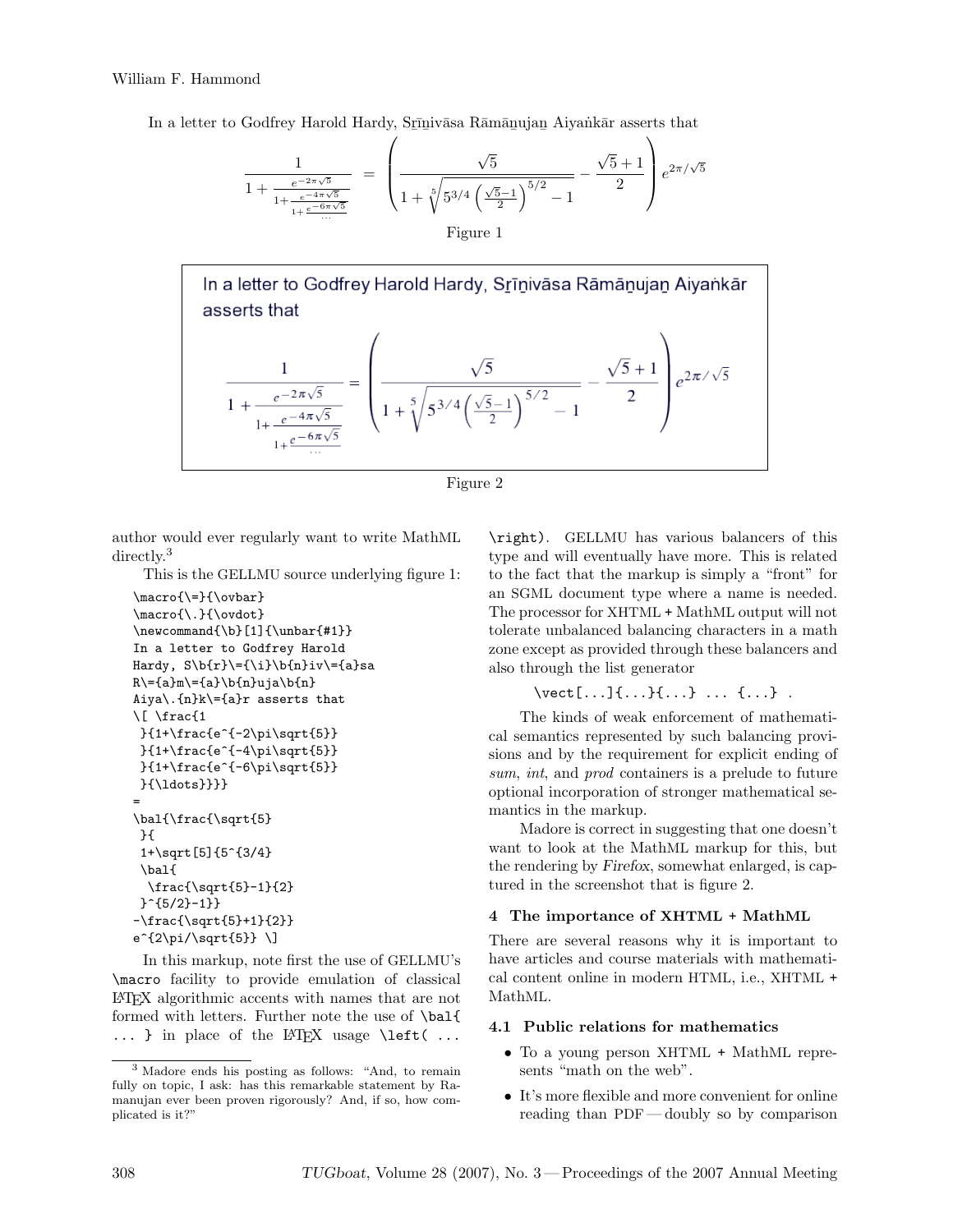The following identity may be regarded as a formulation of the Weierstrass product for the Gamma function.

$$
\int_0^\infty t^x e^{-t} \frac{dt}{t} = \frac{1}{x} \prod_{k=1}^\infty \frac{\left(1 + \frac{1}{k}\right)^x}{\left(1 + \frac{x}{k}\right)}
$$

Understanding the derivation of this identity is reasonable for a bright student of first year undergraduate calculus in the United States.

## Figure 3

with double-column online PDF.

- In many cases print journals are disappearing as librarians strive to conserve money and shelf space.
- In an electronic library browsing HTML is the analogue of browsing in the stacks, while printing a PDF document is the analogue of making a copy of an article.

#### 4.2 Special needs

- It's great for proof reading. (Enlarge and shorten the lines.)
- Large print editions at no cost.

The small gamma bit presented earlier may easily be made to look like figure 3 in Firefox (a screenshot).

• Articles presented in XHTML + MathML comply with web accessibility guidelines. PDF documents normally do not. (In the GELLMU production stream (see figure 5) an intermediate stage file with suffix .zml generated during the final stage of translation to XHTML + MathML may be of more interest than the XHTML + MathML form to those wishing to generate specific output formats for various accessibilityrelated purposes.)

## 5 Compiling an article

#### 5.1 Acquiring the software

GELLMU is based on cross-platform free software licensed under the GNU GPL. Its package is available from CTAN [2] and from the GELLMU web site [6]. The package requires several other free crossplatform programs: GNU Emacs, perl, and two standard libraries of SGML/XML software, Open SP (for onsgmls) and Expat (for xmlwf). Whatever image manipulation software is used for handling graphic inclusions in TEX on one's platform should suffice except one should note that neither PDF nor encapsulated PostScript (usually .eps files) may be included as an image within an HTML page. Therefore, if one is using incorporated images, one will want to have the ability to generate copies in, for example, the PNG and JPEG formats.

Linux: The required packages are generally part of a full GNU/Linux distribution. GELLMU should be installed in /usr/local/gellmu and symlinks to driver scripts should be made from a suitable place in one's command path.

Mac OS X and other Unix variants: The only difference from GNU/Linux is that some of the supporting packages may need to be acquired and installed.

MS Windows: The best strategy is to install a full Cygwin (http://www.cygwin.com/) distribu-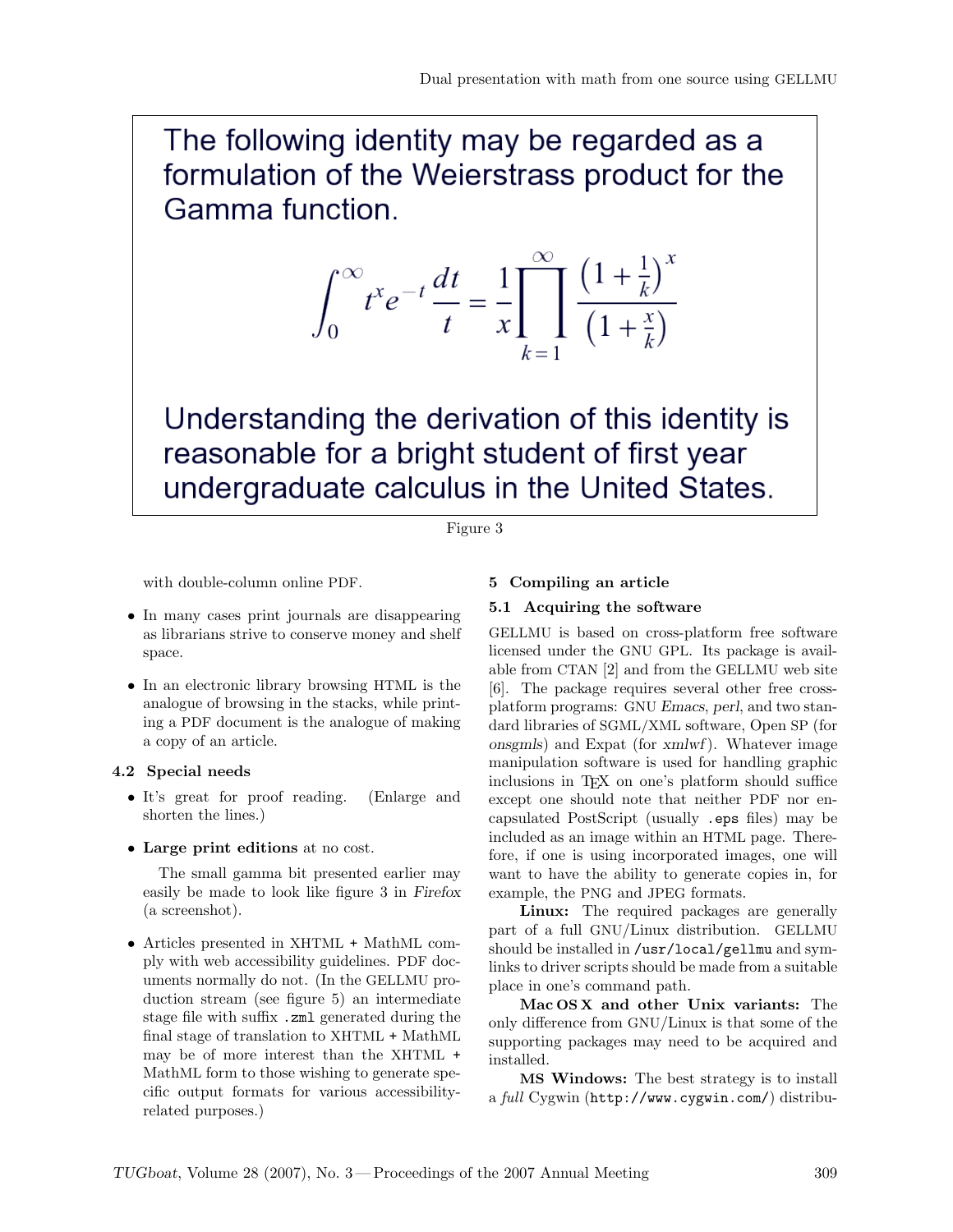```
\documenttype{article}
\title{}
\begin{document}
The following identity may be regarded as a formulation of the
Weierstrass product for the Gamma function.
\lceil \int_{0}^{{\infty} t^x e^{-t} \frac{dt}{t} \int.= \frac{1}{x}\prod_{k=1}^{{\infty}}\frac{\b{1 + \frac{1}{k}}^x}{\b{1 + \frac{x}{k}}}\text{broad: } \iotaUnderstanding the derivation of this identity is reasonable for
a bright student of first year undergraduate calculus in the
United States.
```
\end{document}

Figure 4

tion. Then proceed as with Linux. (It is possible to operate natively, but the author has not done so since 2002, and no native MS-Windows user has offered to update the native MS-Windows batch files.)

# 5.2 Procedure

Let's package the preceding Weierstrass product markup segment as a tiny article. Because it is GELLMU, not LATEX, it begins with

```
\documenttype{article}
```
rather than with

\documentclass{article} .

See figure 4.

Beyond early-stage syntactic processing the system requires that there be a title in the preamble of every article. An empty title is allowed.

Text normally must be in paragraphs. (There are exceptions.) Therefore, the blank line after \begin{document} is essential.

It is sometimes said about LATEX that a blank line ends a paragraph. However, in GELLMU a blank line begins a paragraph.

We place the tiny article text in a file named gammabit.glm, with .glm the canonical suffix for a GELLMU source file, enter the command

#### mmkg gammabit

and prepare to read the scroll. At the end when all goes well there are the following outputs:

- XHTML + MathML the best online version
- PDF for widely distributable print
- $DVI$  for T<sub>F</sub>Xies
- $\bullet\,$  classical HTML for challenged browsing

Additionally one might note that some level of rendering based on cascading style sheets (CSS) is possible for the author-level XML.

In order to understand the scroll one needs to understand the system design.

#### 6 System components

Regular GELLMU is a system assembled from modular components. Each step along the way produces an intermediate stage output that has its own sense and that, when things go wrong, provides opportunity both for diagnosis and intervention. A flow chart for regular GELLMU is found in figure 5.

In figure 5 what I call the "side door" is the second row entry showing the possibility of translation from source languages other than the markup of regular GELLMU into the author-level XML document type corresponding to the source markup of regular GELLMU.

One will note from the scroll that SGML/XML validation is done at several stages. This validation can be important for catching the author's mistakes. When there are error messages, it is possible and important to consult the scroll's last message regarding the stage of processing. Note in this regard that the translation from elaborated XML to XHTML + MathML takes place in three stages that are not shown on the chart but that may be seen in the example scroll.

# 7 Further information

Much more information may be found in the User Guide [3], the GELLMU Manual [4], and the web site for GELLMU,

#### http://www.albany.edu/~hammond/gellmu/ .

A link to an online version of this document with live links should be available at the GELLMU web site for several years.